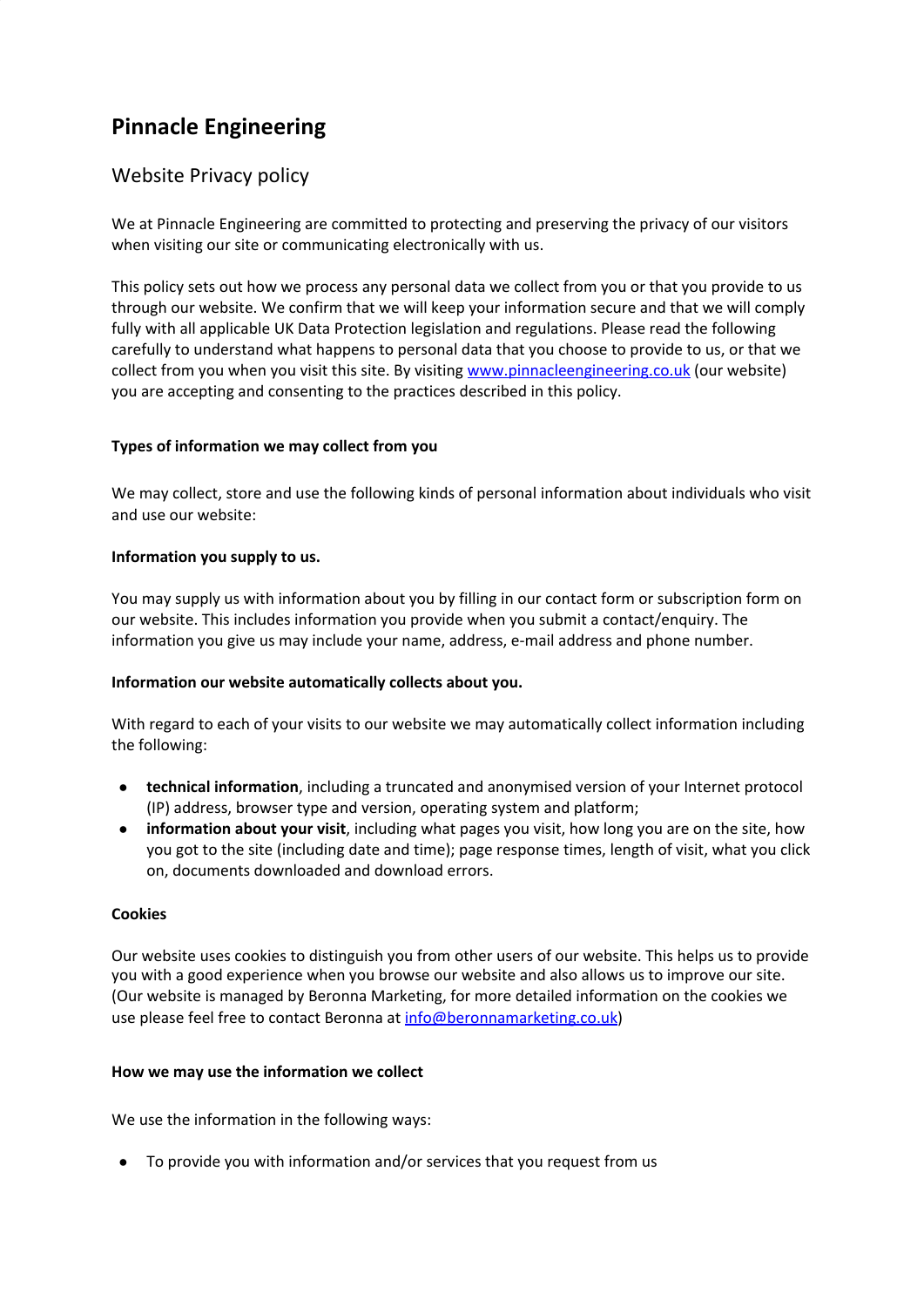- To administer our site including troubleshooting and statistical purposes;
- To improve our site to ensure that content is presented in the most effective manner for you and for your computer processing systems
- Security and debugging as part of our efforts to keep our site safe and secure

This information is collected anonymously and is not linked to information that identifies you as an individual. We use Google Analytics to track this information. Find out how Google uses your data, please visit the Google Analytics website.

# **Disclosure of your information**

Any information you provide to us via the website will be emailed directly to us or stored in a secure platform which is closely monitored and regularly reviewed by Beronna Marketing.

We use a trusted third party website and hosting provider who meet high data protection and security standards and are bound by contract to keep any information they process on our behalf confidential. Any data that may be collected through this website is kept secure and only processed in the manner we instruct Beronna to do so. Beronna Marketing cannot access, provide, rectify or delete any data that they store on our behalf without permission.

We do not rent, sell or share personal information about you with other people or non-affiliated companies. We also regularly review any data stored and any form of personal data which is no longer required, we securely dispose of.

Unfortunately, the transmission of information via the internet is not completely secure. Although we will do our very best to protect your personal data, we cannot guarantee the security of your data transmitted to our site; any transmission is at your own risk. Once we have received your information, we will use strict procedures and security features to try to prevent unauthorised access.

#### **Third party links**

Our site may, from time to time, contain links to and from the third party websites. If you follow a link to any of these websites, please note that these websites have their own privacy policies and that we do not accept any responsibility or liability for these policies. Please check these policies before you submit any personal data to these websites.

#### **Your rights – access to your personal data**

You have the right to ensure that your personal data is being processed lawfully **"Subject Access Right"**. Your subject access right can be exercised in accordance with data protection laws and regulations. Any subject access request must be made in writing to Wearside Rewinds and Services.

We will provide your personal data to you within the statutory time frames. To enable us to trace any of your personal data that we may be holding, we may need to request further information from you. If you have a complaint about how we have used your information, you have the right to complain to the Information Commissioner's Office (ICO).